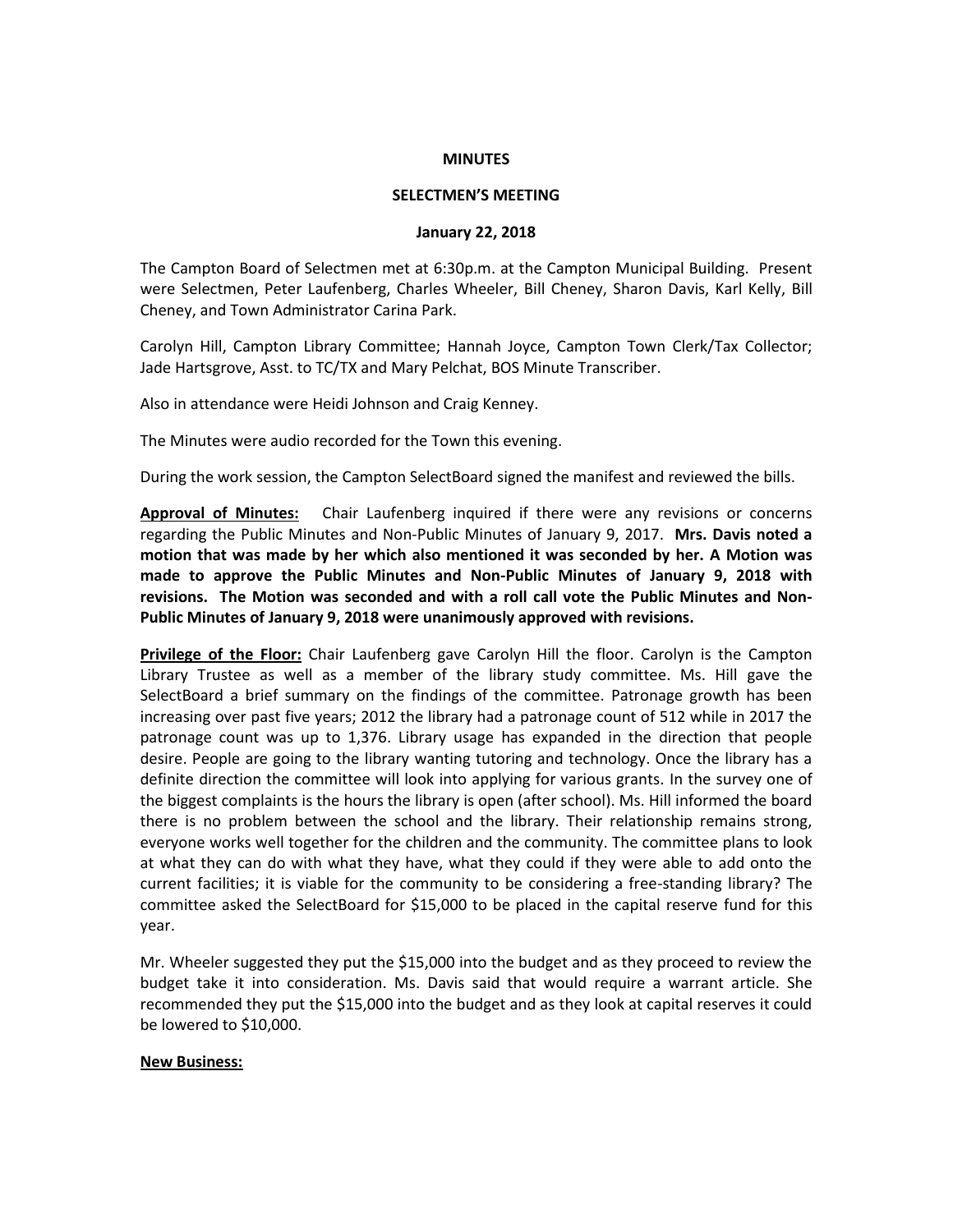2018 Budget Discussion – Town Clerk/Tax Collector: Hannah Joyce updated the SelectBoard on her proposed budget. Ms. Joyce said the Federal mileage rate has increased which shows in her increased budget. Ms. Joyce said the Supervisors of the Checklist are asking for \$3,500 for their budget.

2018 Budget Discussion – Board of Selectmen's Work Session: Chair Laufenberg suggested starting their discussion with pay increases.

Mr. Cheney commented the Town of Thornton was giving a 2% pay increase. He would like to see the Fire Dept. and other employees be in line with surrounding towns.

Ms. Davis suggested a pay increase of 2% COLA and 1% Merit as the cost of living has raised 2.2%.

Chair Laufenberg prefers to see a flat number in regards to the Merit Pay as an increase as it doesn't affect other funds such as retirement that come out of employees' pay.

Mr. Kelly also prefers a flat rate. Mr. Wheeler replied he was thinking 3% overall but would go along with 2.5%.

Mr. Cheney made a motion to give a 2% raise with an up to \$500 merit increase; motion seconded by Mr. Kelly. Three board members voted in favor, 2 against. Motion passes.

2018 Budget Discussion – Selectmen's Budget: The Selectmen go over line items for the proposed budget.

Discussion on the proposed contract with Certified Computers.

Personnel Administration Health and Dental Insurance (health reimbursement and flexible spending accounts). It is determined to keep this amount at \$25,000 as there was a rollover of \$9,000.

Contingency – it is determined to fund this at \$15,000 (budgeted \$20,000 last year and spent \$11,000).

Police Dept. Chief and Executive Assistant Salaries will note pay increases. This will need to reflect a 2% increase. The pay increase can be changed at town meeting. Discussion as to how this is handled at town meeting. Town meeting votes on the overall budget.

Highway Dept. Budget CIP Committee is recommending a capital reserve fund be created for paving and road repair funding. This way it will no longer be in the operating fund. Discussion on the benefits and manner in which to do this.

Subcontracting for ditching in the highway budget. Ms. Davis said ditching needs to continue. The eastern part of town needs work. Mr. Cheney said he would like to have a defined answer as to what the highway manager means by ditching; some areas went far beyond what would he would consider to be called ditching. He would like to see a set of specifications on the work. Chair Laufenberg said they would revisit this item when they get to the bottom line of the highway dept. budget.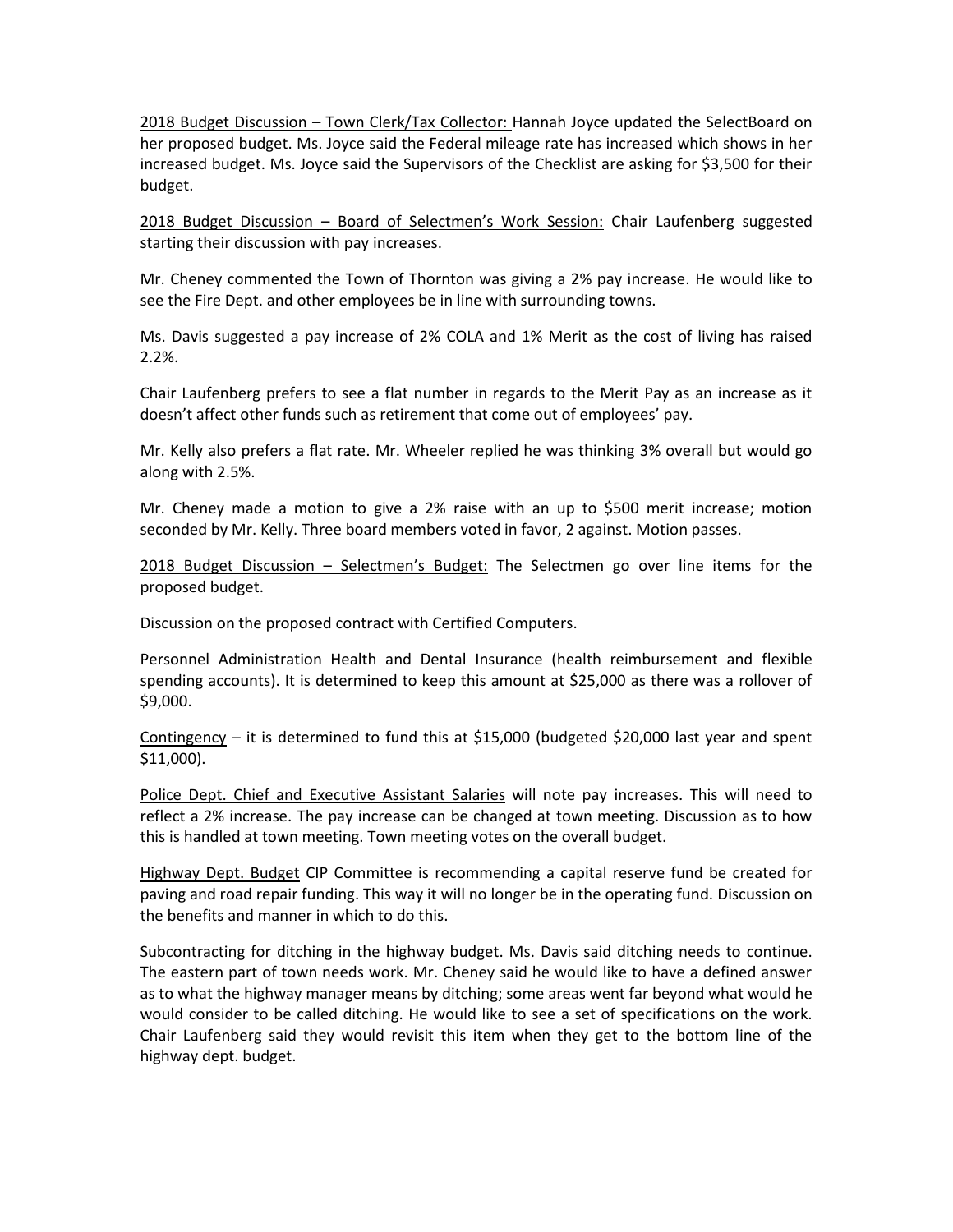CIP Committee has a working document on a plan for the next 10 years. They are recommending the following

- Fire Dept. vehicles \$40,000
- Heavy highway equipment \$100,000
- Municipal Building Fund \$10,000
- All other Capital Reserves are not funded.

This year slated to move forward with the purchase of an International Replacement vehicle approx. \$180,000. Funding with \$60,000 from Capital Reserves and a bond for the remaining amount (approx. \$125,000).

Grader replacement was pushed back another year and budgeted for approx. \$200,000.

\$40,000 toward the purchase of an engine in 2020. This amount will help save for that.

Discussion on funding for a dam located at Deer Run.

Carina Park suggested putting some funds away for the dam. Chair Laufenberg said they are not going to bond out funds for the dam this year.

Ms. Park created some digital files for the hearing. She created charts to show where funds are going. These are documents included in the SelectBoards packets. Chair Laufenberg suggested including percentages in the charts.

Hannah Joyce asked to have the title of her budget updated to include the Supervisors of the Checklist.

**In Public Session a Motion was made to go into Non-Public Session under RSA 91-A: 3, II (b) regarding personnel. The Motion was seconded and with a roll call vote: Selectman Laufenberg – aye, Selectman Davis – aye, Selectman Kelly– aye, Selectman Cheney- aye and Selectman Wheeler – aye, the Board went into Non-Public Session at 8:14 p.m. The Board came out of Non-Public Session at 8:29 p.m.**

**A Motion was made in Public Session to seal the Non-Public Minutes. The Motion was seconded and with a unanimous roll call vote, the Non-Public Minutes were sealed.**

**In Public Session a Motion was made to go into Non-Public Session under RSA 91-A: 3, II (b) regarding personnel. The Motion was seconded and with a roll call vote: Selectman Laufenberg – aye, Selectman Davis – aye, Selectman Kelly– aye, Selectman Cheney- aye and Selectman Wheeler – aye, the Board went into Non-Public Session at 8:30 p.m. The Board came out of Non-Public Session at 8:52 p.m.**

**A Motion was made in Public Session to seal the Non-Public Minutes. The Motion was seconded and with a unanimous roll call vote, the Non-Public Minutes were sealed.**

## Correspondence: